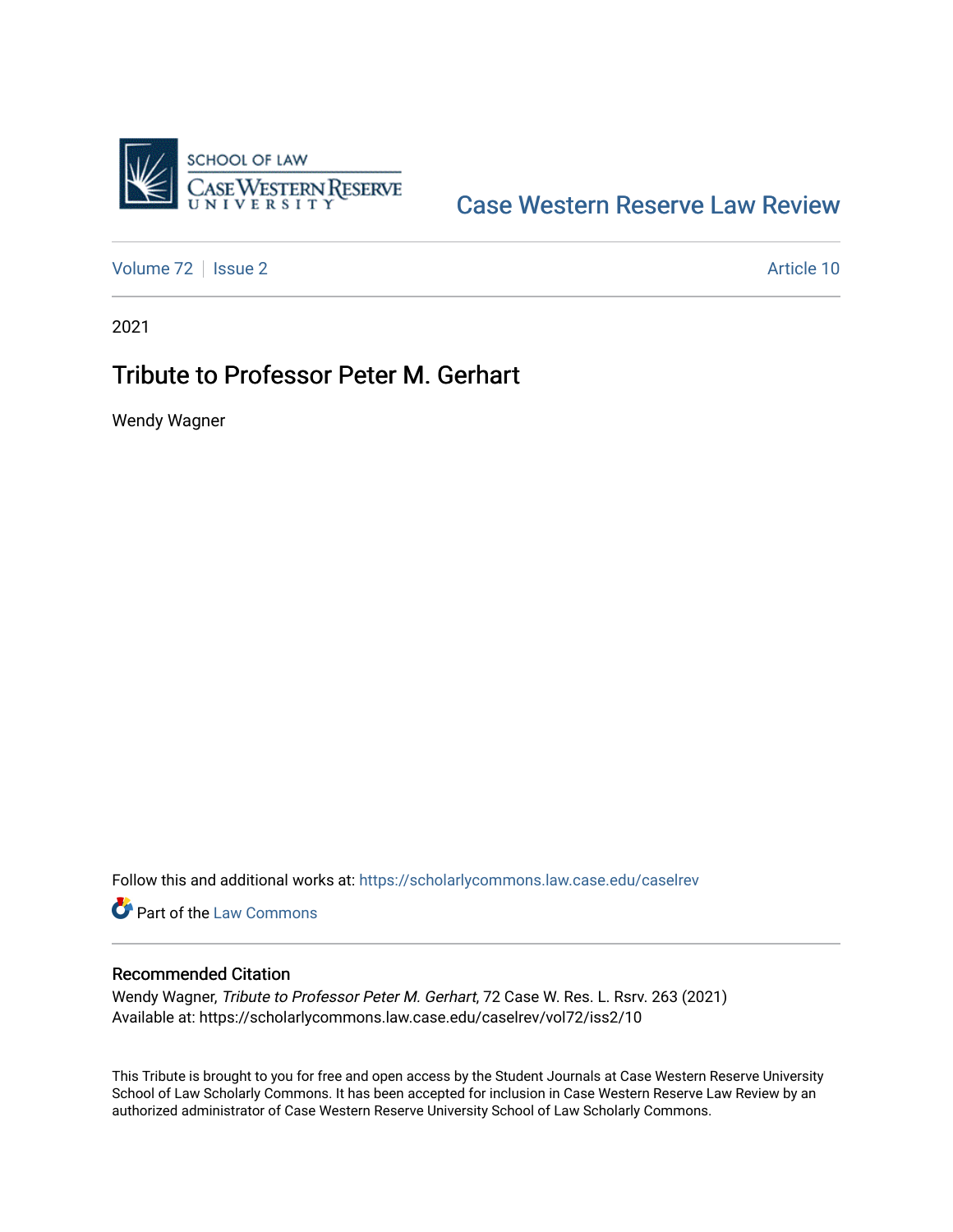## *Wendy Wagner*†

Legal education lost a superhero this year. Even setting aside his hugely successful deanship at Case Western Reserve (which others are detailing in their tributes), Peter Gerhart was a first-class scholar, a passionate and beloved teacher, and the best mentor one could imagine. His determination to push the boundaries of our thinking about the law are on display in all aspects of his professional life. And, on a personal note, as one of the beneficiaries of his largesse, Peter was a constant positive force in my own life, serving not only as a mentor, but also as a dear friend and surrogate family member for over thirty years.

What made Peter so special? In my own view there were several traits that shine particularly brightly.

## I. Seeing the Invisible

Jonathan Swift is attributed with saying that "vision is the art of seeing what is invisible to others."1

Peter could see the invisible and helped others see it as well. I first witnessed these powers nearly thirty years ago. Peter was the Dean that hired me into academia, and one of my responsibilities in this new job was to publish. But I was very slow to produce anything. After two years, when I finally did cobble together the draft of an article, Peter gently volunteered that he'd be happy to read it. I figured he would never get to it since he was a busy dean, so I said "sure." But he did read it—all 120-plus pages—and, more to the point, Peter immediately zeroed in on the fundamental assumption of the piece and noted how I hadn't supported or even tried to explain it to the reader*.* It was then, in 1994, when I first witnessed Peter's superpowers to see the invisible in this case the unstable foundation of a project that I hadn't noticed myself, even after several years of working on it.

It was thus no accident that, soon after he retired as Dean, I (selfishly) suggested that maybe we could become "study buddies" by trading our work and taking turns commenting on each other's drafts. So, we did that—on and off—for at least twenty years to the present sometimes meeting every other week throughout the summer. I can

<sup>†</sup> Richard Dale Endowed Chair, University of Texas School of Law.

<sup>1.</sup> It is not clear where the quote comes from in Swift's work and life, but the general sentiment (sometimes worded slightly differently) is widely attributed to him. *See, e.g*., *Jonathan Swift Quote, "Vision is the art of seeing things invisible"*, Goodreads, *https://www.goodreads.com/quotes/ 13734-vision-is-the-art-of-seeing-things-invisible* [https://perma.cc/G3UP-48GM] (last visited Sept. 1, 2021); Graham Speechley, *Vision Is the Art of Seeing What Is Invisible to Others*, Leadership Quote, *http:// leadershipquote.org/vision-is-the-art-of-seeing-what-is-invisible-to-others/* [https://perma.cc/V226-NJAU] (last visited Sept. 1, 2021).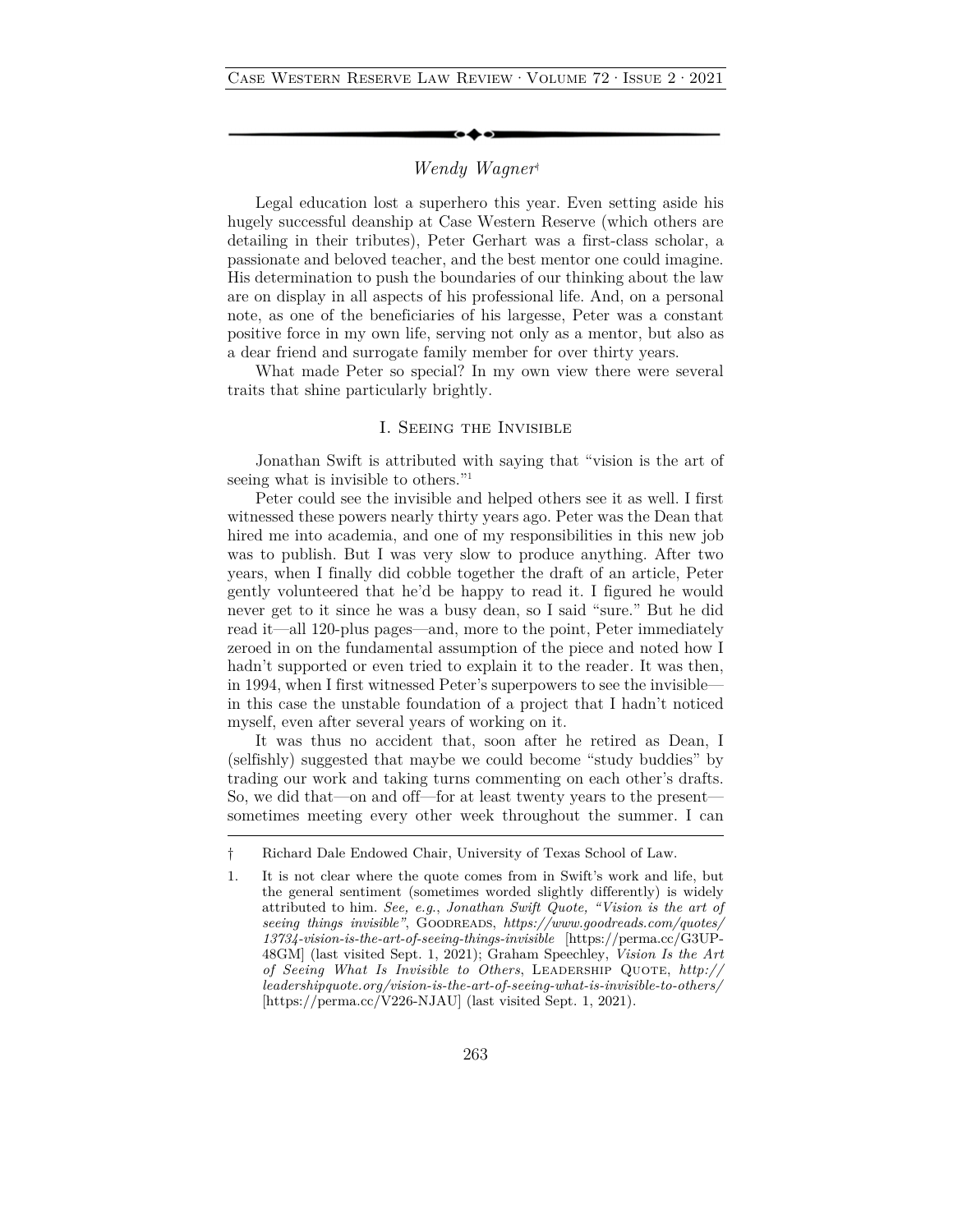assure you that Peter was making all the contributions in these meetings. And thanks to Peter, I got a lot of work through the door, including projects that cut to the heart of my own interests, but that I would otherwise have been too timid to complete. Peter read every interim draft and painstakingly helped me—sometimes scribbling on the back of napkins during lunch—locate the essence of what I was trying to say.

I know that my experience is not unique and there are dozens of other colleagues who have used Peter's powers to see the invisible. Like me, he helped them find the buried gems in their own work and muster the courage to put those discoveries into writing.

But, more importantly, these powers to see the invisible also define Peter's own projects. He saw the siloed, under-theorized approach to legal education. Over several decades he read widely—moral philosophy, institutional theory, all the classics in legal systems and theory and from that foundational work, Peter began to construct a theory he called a "Social Morality" theory of the law. This project, which was very much ongoing when he died, still contributed more than a lifetime of work to the legal literature—three books, as well as a forthcoming property casebook; articles; and more work to be published posthumously.<sup>2</sup>

Peter's social-morality project was immensely ambitious and important. The early reviews offer high praise,<sup>3</sup> and I am certain that the accolades are only just beginning. Sadly, Peter will not be able to revel in the joy of watching his impactful work be admired and influence future scholarly work.

#### II. MENTOR

Related to Peter's ability to see the invisible is a second amazing power of Peter: Through generous mentoring, Peter had an uncanny ability to help others find their inner voices. In my own case, Peter repeatedly pushed me to find projects that were important to me and to pursue them, no matter what the obstacles.

Peter's mentoring also extended to the examples he set through his own work. Peter was particularly passionate about the failings of legal education and followed out on this passion in his own research. Students, he said, should not just learn a series of isolated cases but instead should understand the underlying social values that unify the

<sup>2.</sup> *See, e.g*., Peter M. Gerhart, Contract Law and Social Morality (2021); Peter M. Gerhart, Property Law and Social Morality (2014); Peter M. Gerhart, Tort Law and Social Morality (2010).

<sup>3.</sup> See, for example, the essays in a law-review symposium dedicated to Peter's *Property Law and Social Morality* book, published in 2015 in the second volume of the *Texas A&M Journal of Real Property Law* at pages 187–340.